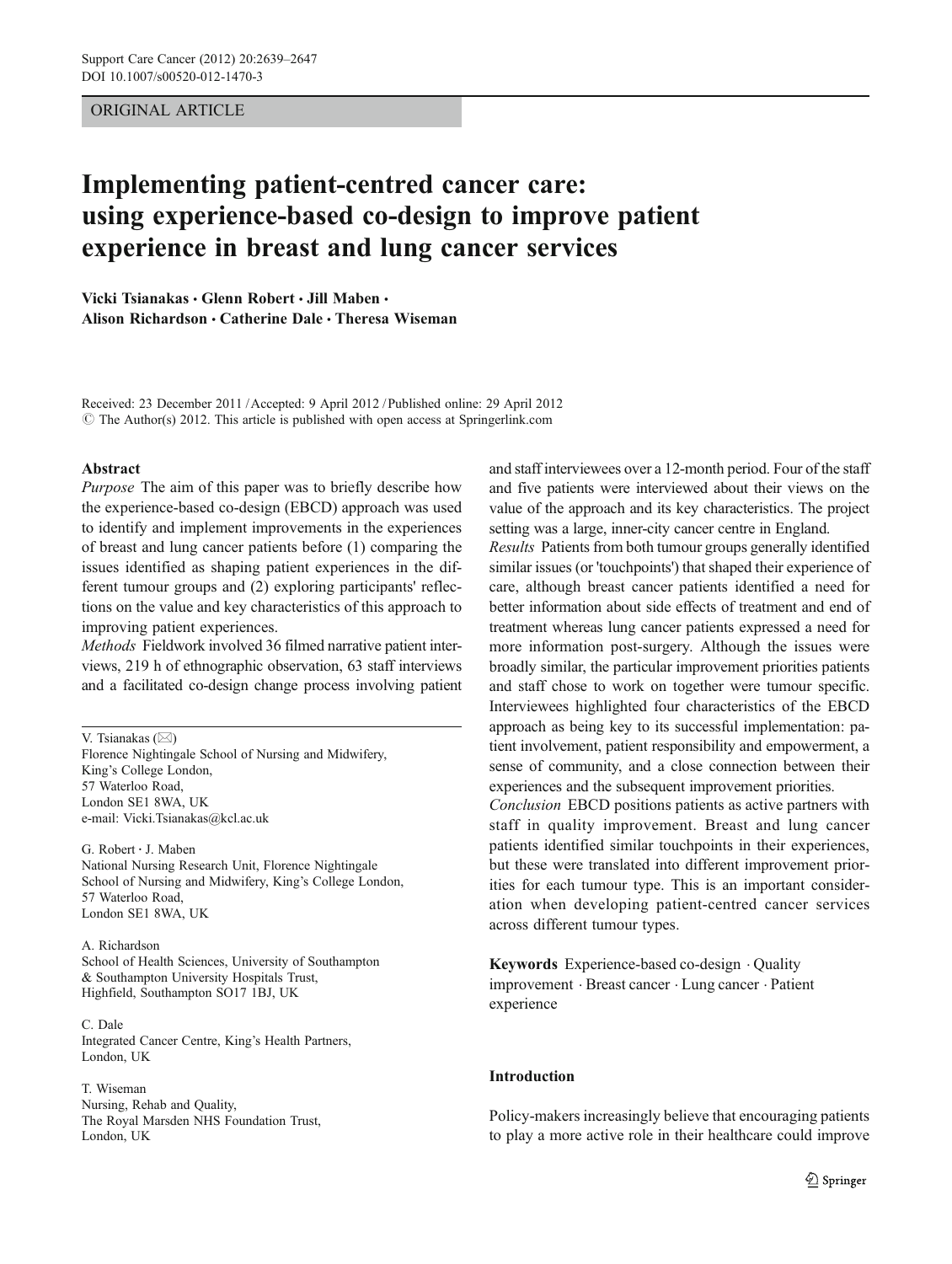quality, efficiency and health outcomes[[1\]](#page-7-0). Healthcare providers and health systems are trying to make the care they provide more 'patient-centred'[\[2](#page-7-0)] by ensuring that it is delivered in a way that fulfils patients' needs. The Picker Commonwealth Programme (1988) described patient-centred care (PCC) as that which places patient experience at the centre of service development and provision[[3](#page-7-0)]; patient-centred cancer care is delivered by providing 'the best outcomes, service and value in health care to every patient, every day.'[[4\]](#page-7-0)

To help guide quality improvement efforts, local and national patient survey data are available in some countries, but there is scepticism about their validity [\[5\]](#page-7-0); such data do not always indicate how patients' experiences can be improved and patients often suggest that their experiences cannot be fully captured by pre-determined, 'tick box' survey questions. Stacey and colleagues[[6\]](#page-7-0) stress the importance of including users' emotions when designing service systems—not least because resultant improvements in patients' emotional wellbeing can improve recovery rates—but this requires more detailed qualitative data collection[\[7](#page-7-0)]. Whatever the data collection methods, a co-ordinated strategy is then required to use patient feedback to improve services. Several studies have reported improvements following systematic gathering of patient feedback in hospitals[\[4,](#page-7-0) [8](#page-7-0)–[11\]](#page-7-0). However, such an approach is not a priority for many cancer services primarily because organisations lack adequate systems for co-ordinating data collection, assessing its quality and acting systematically on the results[\[12\]](#page-7-0).

Goodrich and Cornwell[[13](#page-7-0)] describe a number of promising interventions and methods at three levels of an organisation (individual, micro-system, institutional), but there are few evaluations of these. This paper reports one such intervention at the clinical micro-system level that sought to design better experiences for both staff and patients by adopting a usercentred orientation within a participatory, collaborative change process[[14](#page-7-0)]. Drawing on concepts from the design sciences and professions, experience-based co-design (EBCD) focuses on how staff and patients move through and interact with different parts of a service[\[8](#page-7-0)]. Patients and staff share their respective experiences, identify and agree improvement priorities and work together to achieve them. EBCD has been applied successfully in a UK National Health Service head and neck cancer service [[15\]](#page-7-0) and emergency services in Australia[\[11,](#page-7-0) [16](#page-7-0)]. An independent evaluation of the latter found that this approach succeeded in engaging consumers in 'deliberative' processes that were qualitatively different from conventional consultation and feedback techniques and had resulted in wider, and sustained, impacts than those originally envisaged.

This project used the EBCD approach to enhance experiences for breast and lung cancer service patients. In this paper, we briefly describe the process by which patients and staff in these two services identified and implemented improvements in patient experience before (1) comparing the issues identified as shaping patient experiences in the different tumour groups and (2) exploring participants' reflections on the value and key characteristics of this approach to improving patient experiences.

## Methods

#### EBCD approach

EBCD is a form of participatory action research[[17\]](#page-7-0) that seeks to capture and understand how people actually experience a process or service. EBCD improves users' experience by deliberately drawing out the subjective, personal feelings of service users, carers and staff to identify touchpoints—key moments that shape a person's overall experience[\[18](#page-7-0)].

Figure [1](#page-2-0) depicts the EBCD process which began with a 4 month data collection period (stage 1). Thirty six (23 breast, 13 lung) patients were recruited through clinical nurse specialists (CNSs) who were asked to ensure inclusion of patients with a variety of backgrounds, socio-economic status, age groups and experience. An experienced qualitative researcher (VT) conducted filmed, narrative, unstructured interviews lasting 1 to 3 h in which patients described their experiences of care since first diagnosis. Each patient was sent their own film to view before deciding whether it could be shared with other patients and staff. Two researchers (VT and TW) viewed the films independently to ensure analytical rigour and shared understanding of significant touchpoints. They analysed the films by identifying themes (or touchpoints) that shaped overall patient experiences. Films were then edited to produce one composite 35-min film for each service, representing all the key touchpoints. In addition, audio recordings of the narrative interviews were transcribed verbatim and the data analysed thematically (VT and JM) for each tumour group.

Awide variety of staff (from receptionists to lead clinicians) were also interviewed about their experience of working within these services. The 63 (37 breast, 26 lung) staff interviews were transcribed and analysed thematically by three researchers (VT, TW, JM). Participant observation helps to contextualise and understand the patient pathway from patient and staff perspectives[\[19\]](#page-7-0). Within the EBCD process, two researchers (VT and TW) conducted a total of 219 h of participant observation of the clinical areas along the patient pathway. Specific aspects of care to be observed were not pre-determined but the observation was intended to focus on both functional and relational aspects[\[20\]](#page-7-0). Practice observation and staff interviews were integral to the EBCD approach, but these data are beyond the scope of this paper. An independent process evaluation of the whole project is available elsewhere[[21](#page-7-0)].

Following the data collection, staff met to review the themes arising from the staff interviews and observational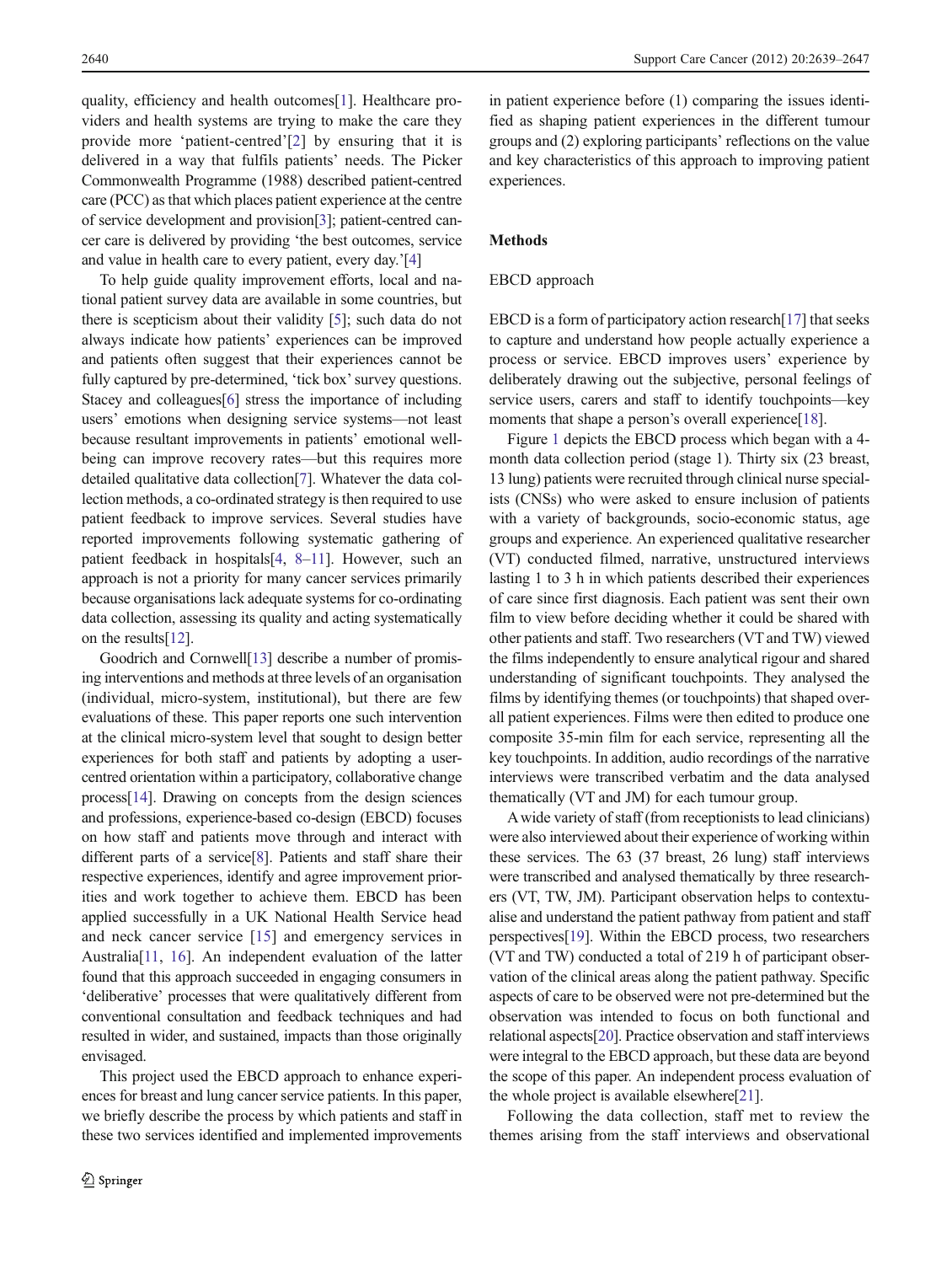<span id="page-2-0"></span>Fig. 1 The experience-based co-design (EBCD) process



data in order to identify their priorities for improving services (stage 2). Stage 3 saw patients invited to a showing of an edited 35-min film after which a facilitated group exercise enabled discussion of emerging issues. An emotional mapping exercise was used which involved patients reflecting together on the emotional impact of the touch points along the pathway[\[22\]](#page-7-0). Following this group work, patients voted on their shared priorities for improving services, based on these group reflections.

Staff and patient priorities were presented at a joint event (stage 4) at which staff viewed the patient film for the first time. Mixed groups of patients and staff used the issues highlighted in the film together with the priorities from the separate staff and patient meetings as a basis to identify joint priorities for improving services. Based on these joint priorities, patients and a variety of medical, allied health professional and administrative staff volunteered to join specific 'co-design working groups' to design and implement improvements to services (stage 5). The majority of these groups were facilitated by service improvement leads and ground rules were established from the outset, ensuring all participants had equal voices. At stage 6, these separate co-design working groups reconvened to discuss their work to date and plan the next stages of the improvement process.

Setting

The EBCD process was implemented in breast cancer and lung cancer services within a comprehensive cancer centre in England in 2009–2010. The centre aspired 'to deliver internationally distinctive cancer services, forming a fully Integrated Cancer Centre that is amongst the top 10 globally and where the care that is provided is patient centred, research driven and clinically led'. Breast services were selected due to the ambulatory nature of the pathway and the high number of patients. Lung services were selected due to the complex nature of presentation and pathway. There was a small budget to make service changes, but for the most part, service changes were cost neutral. For some changes, such as the introduction of the welcome DVD, funds were requested from charity sources. Trust service managers were engaged with the project from the outset and endorsed service development and change.

## Data analysis for this paper

Two researchers (VT and TW) compared and contrasted the touchpoints that were identified in each of the breast and lung qualitative data sets. Findings for each of the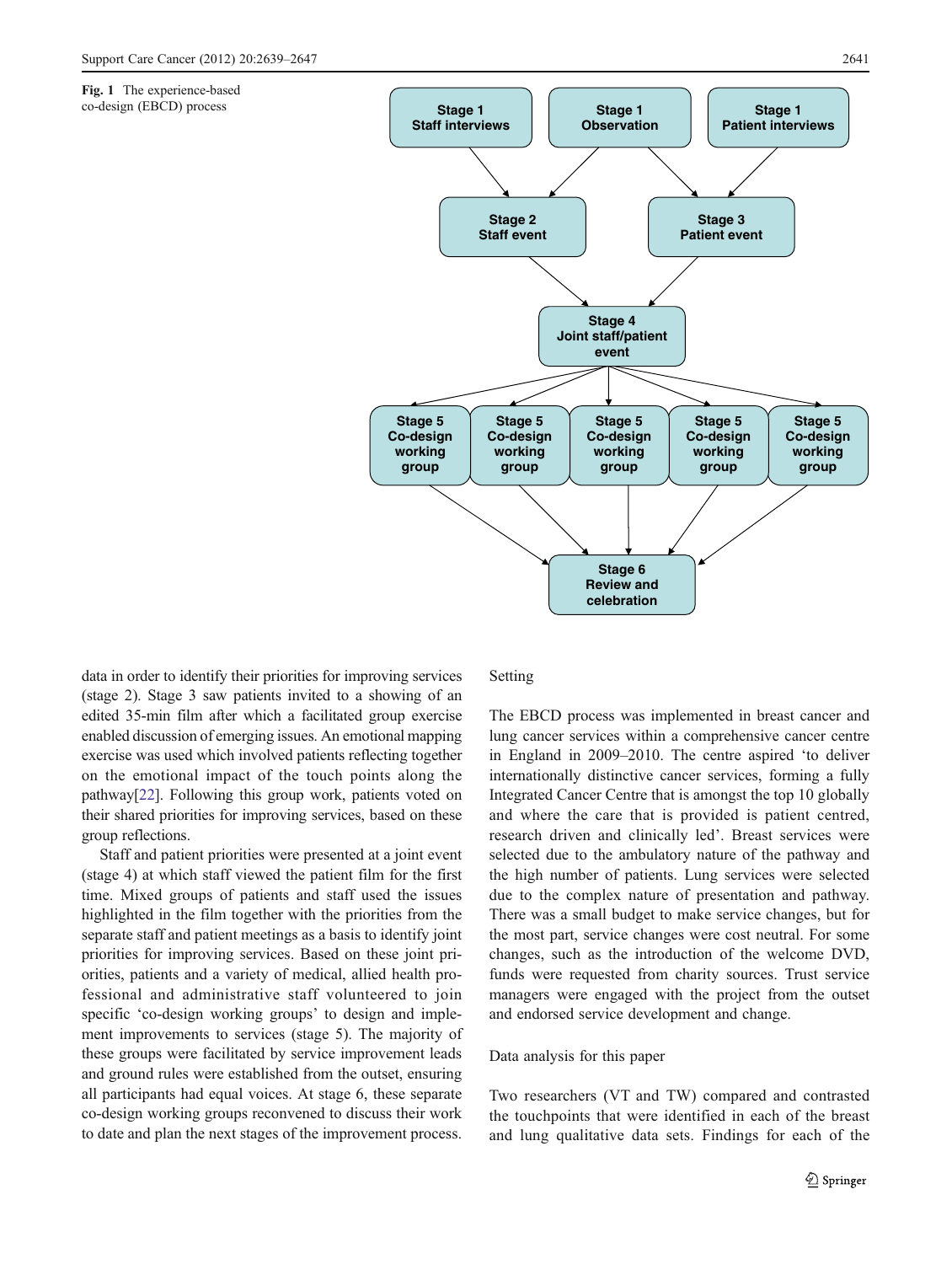<span id="page-3-0"></span>tumour groups were tabulated in order to compare touchpoints, improvement priorities and improvement outcomes.

# Results

The key touchpoints, improvement priorities and 'outcomes' for each service are described below.

Breast and lung cancer patients identified similar touchpoints at particular moments along the patient pathway. Tables 1 and 2 illustrate how these touchpoints translated into tumour-specific improvement priorities and the subsequent improvement 'outcomes'. Both patient groups reported very

Table 1 Breast co-design working groups and outcomes

| Working group                 | Outcomes of co-design group work                                                                                       |  |
|-------------------------------|------------------------------------------------------------------------------------------------------------------------|--|
| Day surgery                   | • Patients no longer separated from loved ones<br>early in the process                                                 |  |
|                               | • Establishment of dedicated consultation<br>room-offers more privacy and dignity                                      |  |
|                               | • Lead for breast surgery reviewed information<br>flow from pre-assessment to post-surgery                             |  |
|                               | • Physiotherapists identified best time to offer<br>patients information about exercise                                |  |
| Appointments                  | • New, efficient appointment processes                                                                                 |  |
|                               | • All newly diagnosed patients agree the date of<br>surgery and subsequent appointments on the<br>day of their results |  |
| Communication                 | Information along the way                                                                                              |  |
|                               | • Much of the breast patient information<br>reviewed and updated                                                       |  |
|                               | Better people skills                                                                                                   |  |
|                               | · All administrative staff receive customer-care<br>training and are shown patients' DVD                               |  |
|                               | · Healthcare assistants' interpersonal skills<br>assessed prior to recruitment                                         |  |
|                               | • Managers and administrative staff use values-<br>based performance tool which can improve<br>patients' experience    |  |
|                               | Clinic-related issues                                                                                                  |  |
|                               | • Changes to structure of clinics to reduce<br>waiting times                                                           |  |
|                               | • Patients regularly updated about waiting times<br>in clinic                                                          |  |
|                               | • All staff names displayed on noticeboard                                                                             |  |
|                               | • Designated phlebotomist has reduced waiting<br>times for blood tests                                                 |  |
| Information about<br>symptoms | • Patients receiving same chemotherapy<br>treatment given option to receive information<br>in a group                  |  |
|                               | • Enhanced processes for accessing support<br>around hair loss                                                         |  |

| Working group                                                  | Outcomes of co-design group work                                                                                       |
|----------------------------------------------------------------|------------------------------------------------------------------------------------------------------------------------|
| Diagnosis                                                      | • Establishment of second breaking-bad-<br>news room                                                                   |
|                                                                | · Guidance on diagnosis procedures<br>included in junior doctors' induction                                            |
|                                                                | • Improved links between patients and CNSs                                                                             |
| Information                                                    | • Patients waiting in oncology outpatients<br>encouraged to visit information office                                   |
|                                                                | • Promotion of information and support<br>centres at different sites (advertising at<br>hospital entrance)             |
|                                                                | · Patient information leaflets for specific<br>points in the pathway                                                   |
|                                                                | • Patient DVD 'welcome to cancer services'<br>for newly diagnosed and referred patients                                |
| Continuity of care                                             | • Link nurse scheme to improve cross-site<br>working                                                                   |
|                                                                | · Quarterly CNS forum to facilitate<br>development of service                                                          |
|                                                                | • Staff name board (with pictures) enables<br>patients to identify staff members easily                                |
|                                                                | • Cross-site visibility of test results, email<br>and remote access for staff (IT systems)                             |
|                                                                | • Improved access to out-of-hours oncology<br>services                                                                 |
| Other improvement<br>work (in addition<br>to co-design groups) | • Re-profiling of outpatient clinic booking to<br>reduce waiting times and facilitate patient<br>access to same doctor |
|                                                                | • Establishment of nurse-led end of treatment<br>clinics                                                               |
|                                                                | • New information centre on one site                                                                                   |
|                                                                | • Beacon site for roll out of the National<br>Cancer Action Team (NCAT) Cancer<br>Information Prescriptions programme  |

positive experiences in radiotherapy and chemotherapy which did not result in improvement priorities or co-design groups and are therefore omitted from the findings.

# Receiving a diagnosis

Receiving a diagnosis was an important touchpoint for all patients. Breast cancer patients remarked on a heightened sense of anxiety before their cancer was confirmed. Conversely, lung cancer patients spoke about not expecting a lung cancer diagnosis as many presented with 'just a cough'. Both patient groups spoke of the importance of a diagnosis being communicated sensitively and a need for support immediately after diagnosis which is person-specific, delivered by a healthcare professional and allows time to process the information.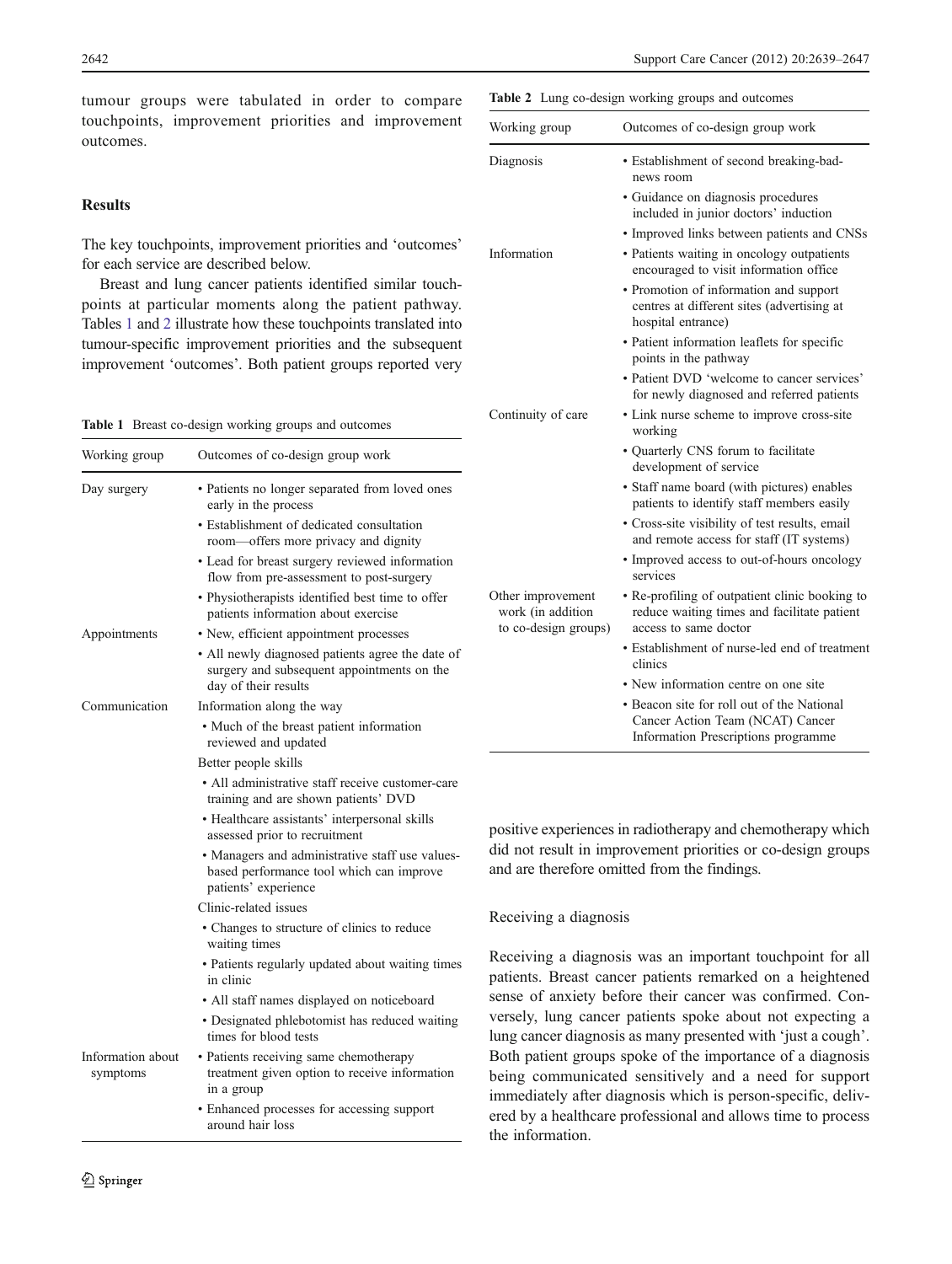I was told I had cancer but nobody gave me any information. So it's really weird when you go home and you say this to your husband, and he says, 'Well, what does it mean?' And he's completely dependent on your slightly garbled account. They don't give you too much information because they know you won't take it in, but then of course straight afterwards you wish you did have all this information. (Breast04)

I would have really appreciated more time and personal contact with the clinical nurse specialist. It was left to the ward staff who were busy with other things. I felt it was a bit awkward. (Lung06)

This touchpoint became a co-design working group only in the lung service, where patients and staff worked together on implementing three specific improvements (Table [2\)](#page-3-0).

#### Being an inpatient

Inpatient experience was a touchpoint for both patient groups but breast cancer patients spoke less positively about their experiences—reporting a lack of psychological support, 'feeling neglected' and unfriendly staff. Breast cancer patients felt that specialist cancer wards would have offered staff greater knowledge of their disease and psychological needs.

What I did after a while was I didn't really give myself morphine when I wanted it on the pump because I became too scared of what was going to happen if I wasn't fully in control, and I don't think that helped my recovery. (Breast09)

Mostly, they were admitted to general day surgery or surgical wards and, unlike lung cancer patients, treated in day surgery. Many described this as disorganised and chaotic, noting particular issues such as being separated prematurely from family and friends in the waiting area and feeling vulnerable in mixed-sex facilities. Lung cancer patients undergoing surgery were admitted to specialist cardiothoracic wards and largely reported more positive inpatient experiences.

Day surgery was identified as a priority for improvement at the breast service co-design event. Several improvement outcomes arising from this working group are shown in Table [1](#page-3-0).

### Moving through the system

## Continuity of care

The majority of patients reported feeling particularly vulnerable at certain points of the care pathway. Building relationships and establishing trust and confidence in healthcare professionals were particularly important for patients at these times. However, both patient groups spoke of a lack of

continuity of care. Patients particularly highlighted the impact of having to retell their story to each new healthcare professional, in terms of both the process and the content of consultations. A lack of continuity eroded trust in the system as patients worried that things would be missed.

We saw four or five different doctors in oncology outpatients. What bothers me with that is that there's the possibility to miss things whereas if there was continuity there, they would have a little bit more insight into what was actually going on. That worried me. (Lung04)

Continuity of care was identified as an improvement area at the lung cancer co-design event and several improvement outcomes from this working group were reported (Table [2\)](#page-3-0).

#### Long waiting times stressful but justified

Long waiting times in outpatient clinics were a major touchpoint for both breast and lung cancer patients. However, patients felt long waiting times were justified if caused by other patients needing time with a healthcare professional.

…because of the stress levels…you can't help but sit there worrying, especially if you're waiting for results. And some people have to be dealt with longer than others; at one of my appointments, some person needed an hour of the consultants time, and I thought, 'Oh, gosh, that could be me.' So therefore you don't moan and you don't complain if you're sitting waiting. (Breast02)

Some patients suggested that this waiting time could be used more productively as an opportunity to offer more information:

Maybe that would have been a good opportunity for somebody to come and talk to the patients [about information/other services on offer]… because there is a lot of sitting around… a lot of wasted opportunities. (Lung01)

Issues related to outpatient clinics were identified at the breast co-design event as an improvement priority and Table [1](#page-3-0) provides details of the changes made (some of which had a 'knock on' effect for the lung service—see Table [2\)](#page-3-0).

#### Administrative processes

Both breast and lung cancer patients talked about the importance of efficient administrative processes for appointments and moving between services, and how they experienced feelings of uncertainty and disempowerment when appointments and letters were inaccurate or delayed.

I had to phone and phone and phone…its upsetting, frustrating. You get the feeling that you're just a number, you're just somebody on the end of a list. (Lung04)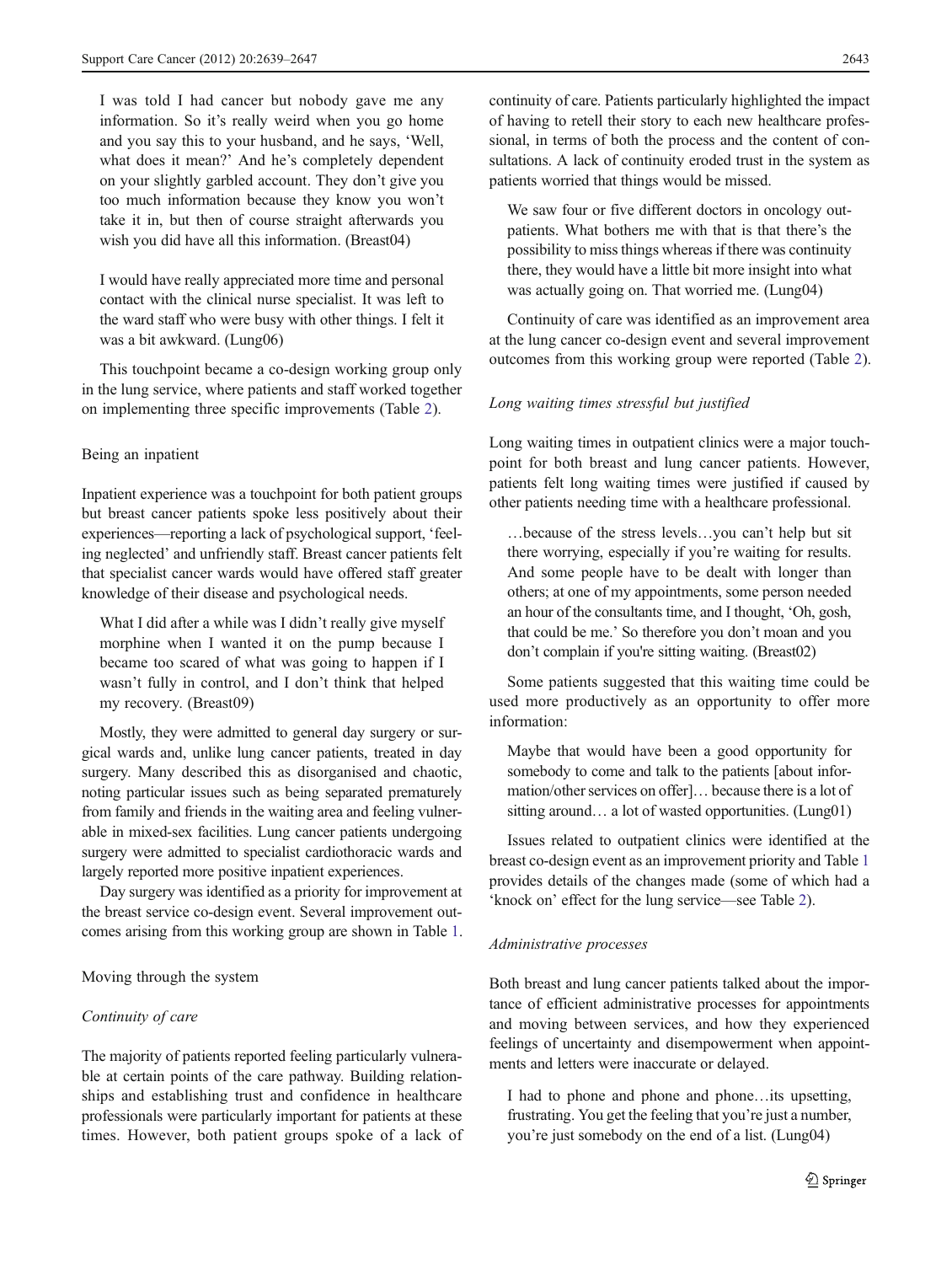A review of administrative processes was instigated as an improvement priority for the breast service and changes such as more efficient appointment processes were implemented (see Table [1](#page-3-0)).

# Understanding what is happening

Timely, clear, tailored information delivered personally by a healthcare professional (rather than via leaflets or books) was very important to all patients. Overall, both patient groups felt satisfied with the care and time spent with consultants and nursing staff.

…they spent hours, I mean literally hours, with us talking about the drug treatment that I was going to have, whether to have radiotherapy on both sides—I was really impressed with that. I never felt that they were under pressure, and they gave us all the information we could possibly want. (Breast05)

The surgeon explained everything to me. She went into detail, drew me pictures of what she was going to do…made sure I understood everything and I felt comfortable and reassured by this. (Lung07)

With the exception of diagnosis (see above), breast and lung patients were largely satisfied with the information received. However, both groups wanted more information at specific times in the pathway. Breast cancer patients expressed a need for more information about treatment side effects and what happens at the end of treatment. Lung cancer patients who had surgery expressed a need for more information about what happens after surgery.

I thought I would have had feedback after I had my surgery but I've had nothing. I'm waiting for the letters. No-one's been in touch with me. That's what they should give you before you go in for the operation all the things that are going to happen to you. Do you have physiotherapy, why are you going to see a lung doctor, why are you going back to see the surgeon?… (Lung08)

The breast and lung co-design working groups both identified receiving information as a priority area for improvement. Improvements to the breast service are shown in Table [1](#page-3-0) whilst improvements to lung service are shown in Table [2.](#page-3-0)

Participant reflections on the key characteristics of the approach

Following the 'review and celebration' meeting (stage 6), four staff and five patients were interviewed about their involvement in the EBCD process. Interviewees highlighted four key characteristics of the EBCD approach: patient involvement,

patient responsibility and empowerment, a sense of community, and a close connection between their experiences and the subsequent improvements that were made.

# Patient involvement

In keeping with the philosophy underpinning the EBCD approach, participants confirmed that the high levels of direct patient involvement throughout the whole project had been a key feature of the work. Staff participants spoke of being 'very moved by the fact that patients were being so honest … that was quite humbling', 'the constant feedback [being] really, really useful', and '[needing] the eyeballing of each other to make it work'. Overall, participants commented on what was perceived as a significantly higher level of genuine direct patient and carer involvement (relative to other service improvement projects in which patients and staff had participated):

I don't think as clinicians we can assume that we understand the patient experience of our service. I think we can feel that we may do, and we probably do. We have informal feedback from patients all the time about things that have gone well and things that maybe we can do better but if we want to really move forward and develop services that are truly patient centred, it is absolutely essential that we engage with patients and listen to their views about the services now and the service they want from us for the future.

# Patient responsibility and empowerment

Related to the above characteristic, participants also spoke of how the EBCD process had given patients a greater sense of direct responsibility for the work and its outcomes (and as one staff member pointed out 'they were doing our work for us!'):

One of the things that's really good about patients being involved as well as staff is that you get to see both sides in a way that you can only do when you bring those two groups together. I think you could have a survey that you tick—I have done lots of surveys—I don't think anything is happening necessarily with those surveys. I often feel that my experience isn't reflected on there. I want to tick a box that's not there. And this gave the patients a chance to say what was actually happening. (Breast09)

# Sense of community

Key to the success of the project has been the strong relationship between patients and staff that has been built over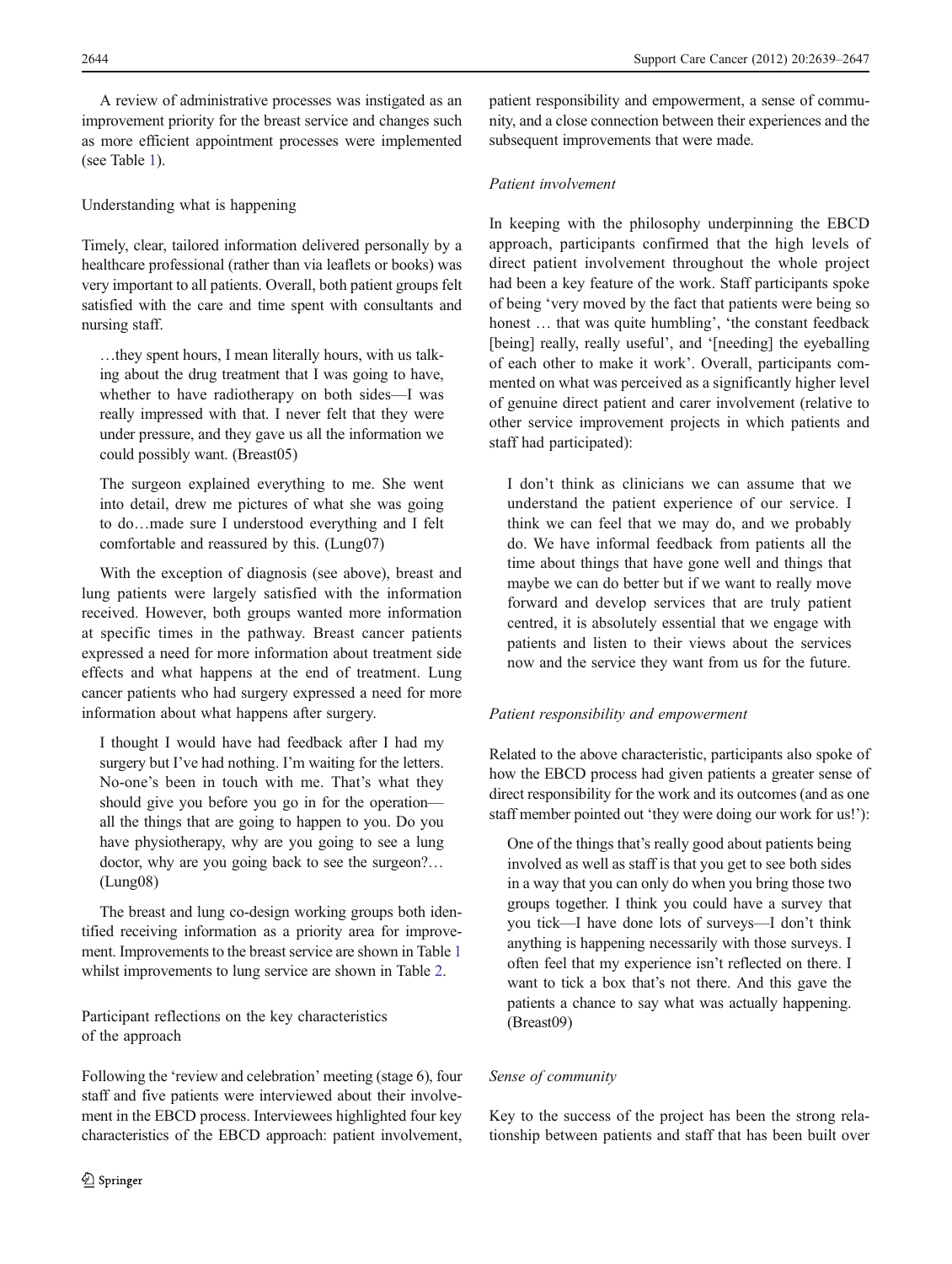time. This team or community aspect was remarked upon consistently by all those we interviewed:

…the patients are actually very supportive in the way in which they respond to the staff. That's something that I found quite surprising about this as an approach. On paper, it might feel that it's a bit confrontational, but the reality is that it's very much about bringing about understanding between people who are coming at things from a different perspective.

## The connection between experiences and improvements

The fourth and final characteristic is an important one, we believe, in terms of positioning EBCD in relation to other narrative-type approaches to improvement. It is the additional work that EBCD entails with regard to it also being an organisational development (OD) process (Bate and Robert 2007) that directly engages patients as well as staff in the design process from stories, through joint analysis and interpretation to implementation that distinguishes EBCD. Stories in themselves do not bring about change; it is the change process itself and the direct and active participation of staff and patients in it that produces implementation and action, and ultimately spread and sustainability. As one patient participant put it:

I was on the co-design group for communications and every meeting that we had, we would give our thoughts and we would be talking to our staff counterparts in a group and we would say, so and so wasn't working and couldn't we do this and couldn't you do that?…putting forward suggestions…and the next meeting you would attend, it had already been implemented…so they were actually implementing things as we were going along, which was really positive. (Breast06)

The result of this 'connection' is, in our view, a much higher level of clinical engagement in the improvement effort than we have usually observed in other improvement projects, as suggested by the following quotation from another staff member:

And to have the doctors involved. I mean for the consultants to take time out to come and the senior nurses from outpatients to come in; it was a very big group and you know, wide group, so I thought it was very good.

## Discussion

Traditionally, efforts to understand the experiences of cancer patients have focused on specific tumour types. Both patient groups in this study identified similar touchpoints along

their care pathways indicating that, fundamentally, cancer patients share the same concerns about their experiences of care. However, these generic touchpoints translated into improvement priorities specific to each tumour type. Many of the touchpoints emerging from the narrative patient interviews were modified through discussion at the staff/patient events to become priority areas for improvement. Hence, it appears that the co-design discussions in which patients and staff worked together to agree priorities were a crucial aspect of this EBCD intervention and its focus on patient-centred care[[23\]](#page-7-0). More broadly, we would observe that all four of the characteristics highlighted above are about 'engagement' and 'mobilisation' which we argue manifested itself in particularly high levels of clinical involvement, support and enthusiasm for the work. Having watched the patient films, heard the patient stories and discussed their experiences with the patients they themselves had treated and cared for, clinical staff felt it to be an imperative and a responsibility to do something about improving 'their' service and those experiences; otherwise, they could not live comfortably with themselves as professional carers.

Of course, there are limitations to the approach. Quality improvement interventions always need to be tailored to specific services (i.e. adapted to a particular illness trajectory, service structure, available resources—including staff time and work practices etc.) and their success will be, at least, partly dependent on the receptiveness of the local context[[24](#page-8-0)–[26\]](#page-8-0). Additionally, EBCD does not explicitly seek to recruit a representative sample of patients but rather, seeks informants who can 'tell their story' and potentially participate in the codesign work. This can lead to the needs of 'harder to reach' patient groups remaining unheard. Nonetheless, a co-design approach to service improvement at least offers the opportunity for motivated patients to reflect collectively and collaboratively with the staff directly providing their care and the translation of touchpoints into improvement priorities in the project presented here illustrates how specific priorities may vary in significant ways between tumour groups.

These findings suggest that cancer patients may have generic concerns[\[27](#page-8-0)] (at a high level of abstraction) but codesign improvements need to be service specific—being more targeted and effective when they arise from shared priority setting between patients and staff. The co-design process led to an increased understanding of the 'other' perspective, resulting in a potentially broader cultural change in mindsets and behaviour. Certainly staff participating in the co-design groups reported a greater sense of empowerment to make changes to their service. It is important to determine whether these changes are sustainable over time but it should be noted that some co-design working groups disbanded early. These often comprised multidisciplinary staff who had not previously worked together, suggesting the importance of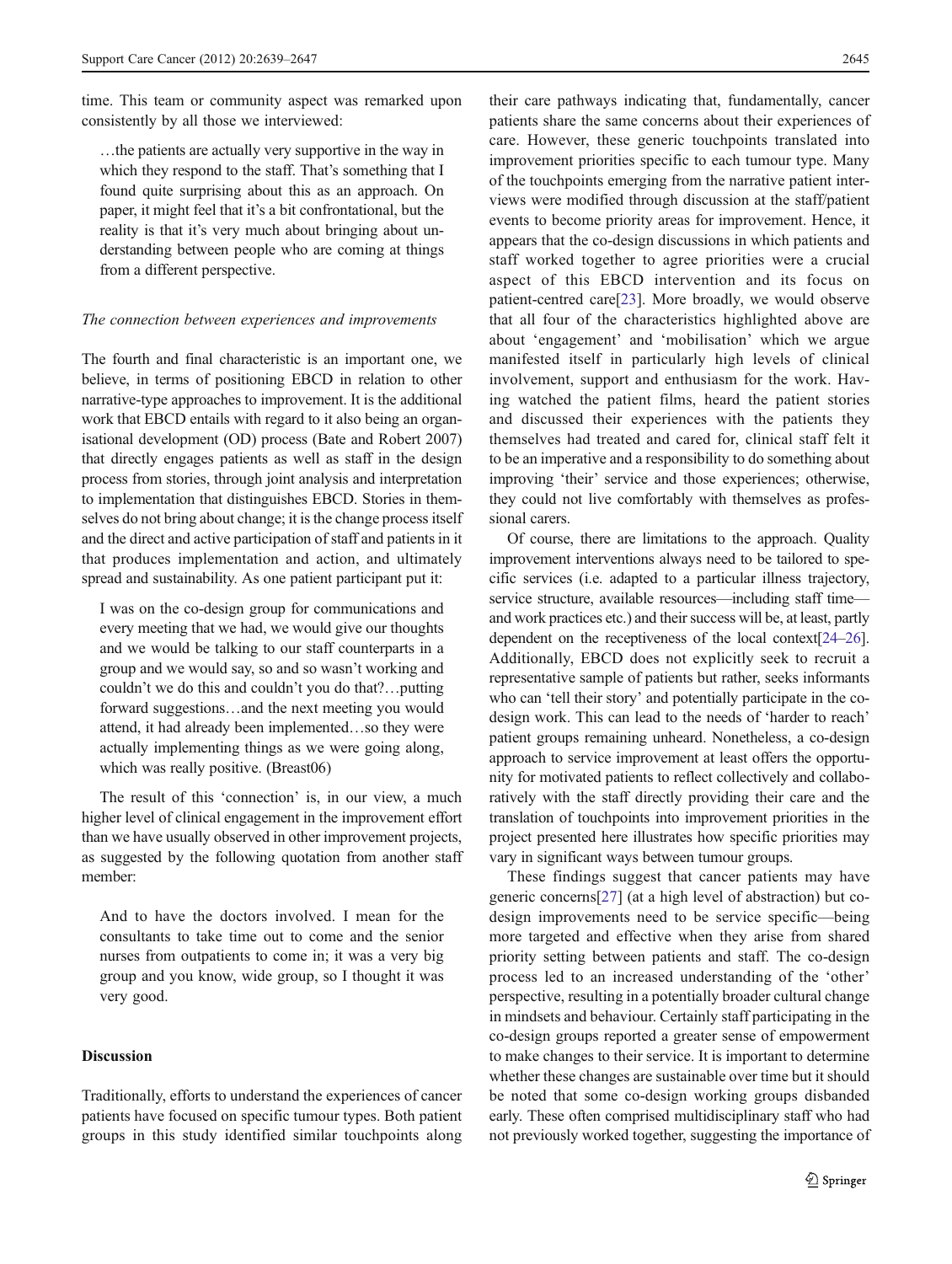<span id="page-7-0"></span>establishing or facilitating teamworking as an integral part of the approach. The indirect benefits of the implementation of the EBCD approach in this centre are being evaluated in an ongoing spread and sustainability study.

The configuration of cancer services leads to a focus on the differences between tumour-specific groups. Improving outcomes guidance[\[28](#page-8-0)] and the process of peer review encourage reflection within, rather than across, services[\[29](#page-8-0)]. Our findings suggest that breast and lung cancer patients identified generic touchpoints that translated into servicespecific improvement priorities. Healthcare leaders and cancer-care practitioners should focus on generic touchpoints in order to then identify specific problems within local services, ensuring that the importance of the patient voice and close collaboration with staff is present throughout any improvement project.

Given the increasingly influential notion of co-designing public services ('service development driven by the equally respected voices of users, providers and professionals')[\[30,](#page-8-0) [31\]](#page-8-0) and cancer services specifically,[\[28,](#page-8-0) [32](#page-8-0)] EBCD represents one approach to reposition (largely) passive recipients of a service as more active consumers and citizens in a coalition, or partnership,[[33\]](#page-8-0) with staff. The approach described here seeks to equip users and providers to work together on service and quality improvement offering patients and carers a much stronger voice in initiatives that explicitly strive to improve their experiences.

Conflict of interest The authors declare that they have no competing interests.

Disclosures None.

Source of funding Guy's and St Thomas' Charity. The authors have full control of all primary data and agree to allow the journal to review data if requested.

Open Access This article is distributed under the terms of the Creative Commons Attribution License which permits any use, distribution, and reproduction in any medium, provided the original author(s) and the source are credited.

#### References

- 1. Coulter A, Ellins J (2007) Effectiveness of strategies for informing, educating and involving patients. Br Med J 335:24–7
- 2. Institute of Medicine (2001) Crossing the quality chasm: a new health system for the 21st century. National Academy Press, Washington DC
- 3. Shaller D (2007) Patient-centred care: what does it take? Picker Institute and the Commonwealth Fund. [http://cgp.pickerinstitute.](http://cgp.pickerinstitute.org/wp-content/uploads/2010/12/shaller.pdf) [org/wp-content/uploads/2010/12/shaller.pdf](http://cgp.pickerinstitute.org/wp-content/uploads/2010/12/shaller.pdf)
- 4. Richards N, Coulter A (2007) Is the NHS becoming more patientcentred? Trends from the in patients' experience of the NHS. The Picker Institute Europe. [http://www.pickereurope.org/Filestore/](http://www.pickereurope.org/Filestore/PIE_reports/project_reports/Trends_2007_final.pdf) [PIE\\_reports/project\\_reports/Trends\\_2007\\_final.pdf](http://www.pickereurope.org/Filestore/PIE_reports/project_reports/Trends_2007_final.pdf)
- 5. Davies E, Cleary D (2005) Hearing the patient's voice? Factors affecting the use of patient survey data in quality improvement. Qual Saf Health Care 14:428–432
- 6. Stacey P, Bascavusoglu-Moreau E, Tether B (2011) Empathic service systems: 'designing' emotion in a cancer care service system. System Sciences (HICSS), 2011 44th Hawaii International Conference Jan 2011pp. 1–10
- 7. Wilcock PM, Stewart Brown GC, Bateson J, Carver J, Machin S (2003) Using patient stories to inspire quality improvement within the NHS Modernization Agency collaborative programmes. J Clin Nurs 12:422–430
- 8. Bate P, Robert G (2006) Experience-based design: from redesigning the system around the patient to co-designing services with the patient. Qual Saf Health Care 15(5):307–310
- 9. Davies E, Shaller D, Edgman-Levitan S, Safran DG, Oftedahl G, Sakowski J, Cleary PD (2008) Evaluating the use of a modified CAHPS survey to support improvements in patient-centred care: lessons from a quality improvement collaborative. Health Expect 11(2):160–76
- 10. Forbat L, Cayless S, Knighting K, Cornwell J, Kearney N (2009) Engaging patients in health care: an empirical study of the role of engagement on attitudes and action. Patient Educ Couns 74:84–90
- 11. Piper D, Iedema R (2010) Emergency Department Co-Design Program 1 Stage 2 Evaluation Report. Centre for Health Communication (UTS) and NSW Health, Sydney
- 12. Coulter A, Fitzpatrick P, Cornwell J (2009) The point of care measures of patients' experience in hospital: Purpose, methods and uses. The King's Fund, London
- 13. Goodrich J, Cornwell J (2008) Seeing the person in the patient. The King's Fund, London
- 14. The King's Fund (2011) Experience-based co-design. Working with patients to improve health care. Available at: [http://www.kingsfund.](http://www.kingsfund.org.uk/ebcd/index.html) [org.uk/ebcd/index.html](http://www.kingsfund.org.uk/ebcd/index.html)
- 15. Bate SP, Robert G (2007) Towards more user-centric organisational development: lessons from a case study of experience-based design. J Appl Behav Sci 43(1):41–66
- 16. Iedema R, Merrick E, Piper D, Walsh J (2008) Emergency department co-design stage 1 evaluation—report to health services performance improvement branch, NSW Health, Centre for Health Communication. University of Technology, Sydney
- 17. Reason P, Bradbury H (Ed.) (2001) The SAGE handbook of action research. Participative inquiry and practice. 1st Edition. Sage, London
- 18. Dewar B, Mackay R, Smith S, Pullin S, Tocher R (2010) Use of emotional touchpoints as a method of tapping into the experience of receiving compassionate care in a hospital setting. J Res Nurs 15  $(1):29-41$
- 19. Pope C, van Royen P, Baker R (2002) Qualitative methods in research on healthcare quality. Qual Saf Health Care 11:148–152
- 20. Iles V (2011) Why reforming the NHS doesn't work. The importance of understanding how good people offer bad care. [\(http://](http://www.reallylearning.com/Free_Resources/MakingStrategyWork/reforming.pdf) [www.reallylearning.com/Free\\_Resources/MakingStrategyWork/](http://www.reallylearning.com/Free_Resources/MakingStrategyWork/reforming.pdf) [reforming.pdf\)](http://www.reallylearning.com/Free_Resources/MakingStrategyWork/reforming.pdf)
- 21. Farr M (2011) Evaluation report of the Patient Centred Care Project. King's Fund, London
- 22. Bate P, Robert G (2007) Bringing user experience to healthcare improvement: The concepts, methods and practices of experiencebased design. Radcliffe, Oxon
- 23. Iedema R, Merrick E, Piper D, Britton K, Gray J, Verma R, Manning N (2010) Co-design as discursive practice in emergency health services: the architecture of deliberation. J Appl Behav Sci 46:73–91